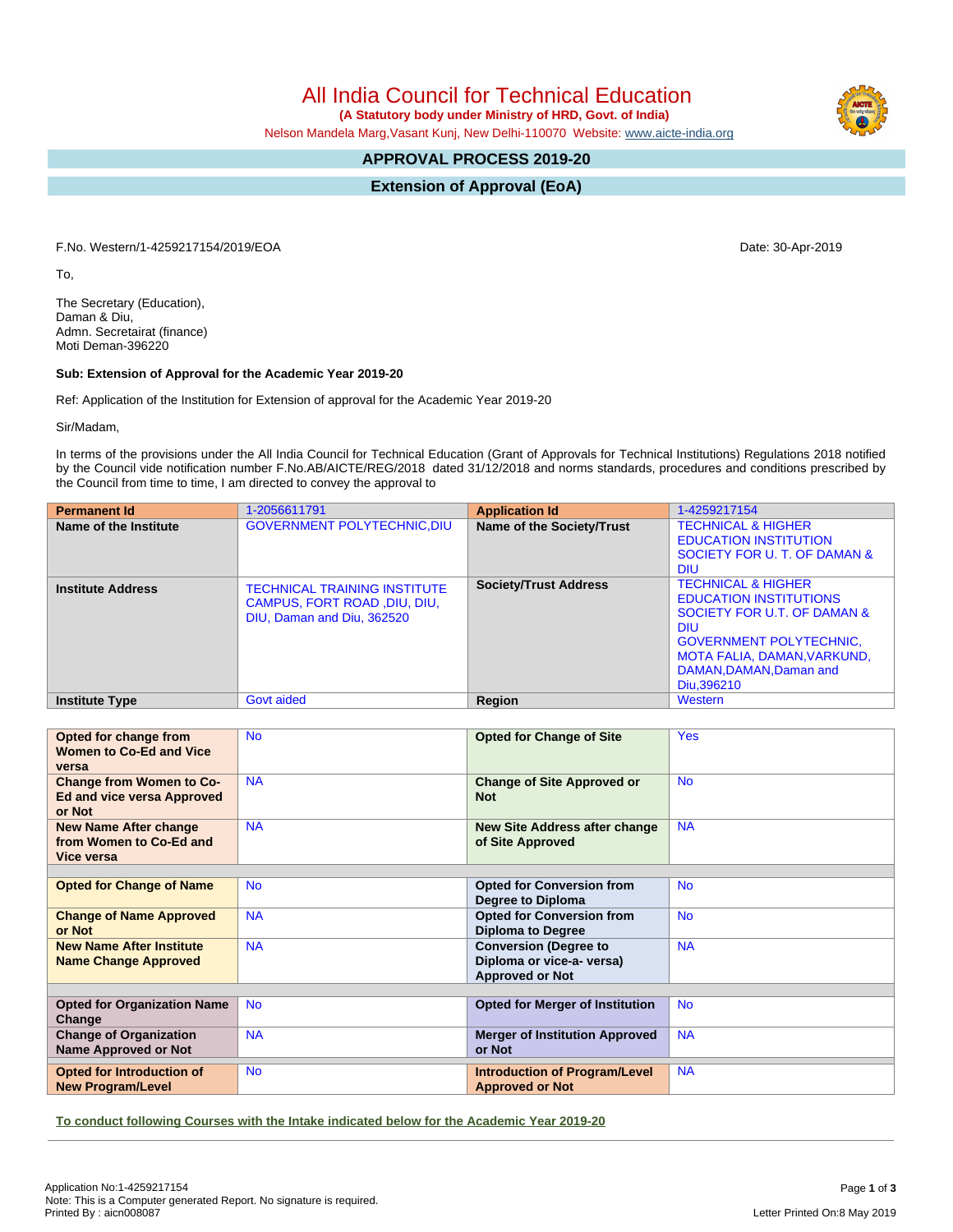| Program                                                                                        | <b>Shift</b> | Level          | Course                                                                                                                                                            | FT/PT+    | Affiliating Body<br>(Univ/Body)                                                                                                                                                                                                                                                                                                                                                                                                                                                                                                                                                                                                                                                                                                                                                                                                                                                                                                                                                                                                                     | Intake Approved for<br>2019-20 | <b>NRI Approval</b><br>Status | PIO / FN / Gulf<br>quota/ OCI/<br>Approval Status |
|------------------------------------------------------------------------------------------------|--------------|----------------|-------------------------------------------------------------------------------------------------------------------------------------------------------------------|-----------|-----------------------------------------------------------------------------------------------------------------------------------------------------------------------------------------------------------------------------------------------------------------------------------------------------------------------------------------------------------------------------------------------------------------------------------------------------------------------------------------------------------------------------------------------------------------------------------------------------------------------------------------------------------------------------------------------------------------------------------------------------------------------------------------------------------------------------------------------------------------------------------------------------------------------------------------------------------------------------------------------------------------------------------------------------|--------------------------------|-------------------------------|---------------------------------------------------|
| <b>ENGINEERING</b><br><b>AND</b><br><b>TECHNOLOGY</b>                                          | 1st          | <b>DIPLOMA</b> | <b>ELECTRICAL</b><br><b>ENGINEERING</b>                                                                                                                           | FT        | <b>Gujarat State Technical</b><br><b>Examination Board</b>                                                                                                                                                                                                                                                                                                                                                                                                                                                                                                                                                                                                                                                                                                                                                                                                                                                                                                                                                                                          | 60                             | <b>NA</b>                     | <b>NA</b>                                         |
| <b>ENGINEERING</b><br><b>AND</b><br><b>TECHNOLOGY</b>                                          | 1st          | <b>DIPLOMA</b> | <b>MECHANICAL</b><br><b>ENGINEERING</b>                                                                                                                           | <b>FT</b> | <b>Gujarat State Technical</b><br><b>Examination Board</b>                                                                                                                                                                                                                                                                                                                                                                                                                                                                                                                                                                                                                                                                                                                                                                                                                                                                                                                                                                                          | 60                             | <b>NA</b>                     | <b>NA</b>                                         |
| <b>ENGINEERING</b><br><b>AND</b><br><b>TECHNOLOGY</b>                                          | 1st          | <b>DIPLOMA</b> | <b>CIVIL</b><br><b>ENGINEERING</b>                                                                                                                                | <b>FT</b> | <b>Gujarat State Technical</b><br><b>Examination Board</b>                                                                                                                                                                                                                                                                                                                                                                                                                                                                                                                                                                                                                                                                                                                                                                                                                                                                                                                                                                                          | 60                             | <b>NA</b>                     | <b>NA</b>                                         |
| <b>ENGINEERING</b><br><b>AND</b><br><b>TECHNOLOGY</b>                                          | 1st          | <b>DIPLOMA</b> | <b>MARINE</b><br><b>ENGINEERING</b>                                                                                                                               | <b>FT</b> | <b>Gujarat Technological</b><br><b>University, Ahmedabad</b>                                                                                                                                                                                                                                                                                                                                                                                                                                                                                                                                                                                                                                                                                                                                                                                                                                                                                                                                                                                        | 60                             | <b>NA</b>                     | <b>NA</b>                                         |
|                                                                                                |              |                |                                                                                                                                                                   |           |                                                                                                                                                                                                                                                                                                                                                                                                                                                                                                                                                                                                                                                                                                                                                                                                                                                                                                                                                                                                                                                     |                                |                               |                                                   |
|                                                                                                |              |                |                                                                                                                                                                   |           | <b>Deficiencies Noted based on Self Disclosure</b>                                                                                                                                                                                                                                                                                                                                                                                                                                                                                                                                                                                                                                                                                                                                                                                                                                                                                                                                                                                                  |                                |                               |                                                   |
|                                                                                                |              |                | <b>Particulars</b>                                                                                                                                                |           |                                                                                                                                                                                                                                                                                                                                                                                                                                                                                                                                                                                                                                                                                                                                                                                                                                                                                                                                                                                                                                                     |                                | <b>Deficiency</b>             |                                                   |
| <b>Other Facilities Deficiency</b>                                                             |              |                |                                                                                                                                                                   |           |                                                                                                                                                                                                                                                                                                                                                                                                                                                                                                                                                                                                                                                                                                                                                                                                                                                                                                                                                                                                                                                     |                                |                               |                                                   |
| <b>Insurance for Students</b>                                                                  |              |                |                                                                                                                                                                   |           | Yes<br>Yes                                                                                                                                                                                                                                                                                                                                                                                                                                                                                                                                                                                                                                                                                                                                                                                                                                                                                                                                                                                                                                          |                                |                               |                                                   |
| <b>Examination Reforms</b><br>Atleast 5 MoUs with industries                                   |              |                |                                                                                                                                                                   |           | Yes                                                                                                                                                                                                                                                                                                                                                                                                                                                                                                                                                                                                                                                                                                                                                                                                                                                                                                                                                                                                                                                 |                                |                               |                                                   |
| Group accident policy for employees                                                            |              |                |                                                                                                                                                                   |           | Yes                                                                                                                                                                                                                                                                                                                                                                                                                                                                                                                                                                                                                                                                                                                                                                                                                                                                                                                                                                                                                                                 |                                |                               |                                                   |
| <b>Faculty Deficiency</b><br><b>Computational Facilities</b>                                   |              |                |                                                                                                                                                                   |           | Yes                                                                                                                                                                                                                                                                                                                                                                                                                                                                                                                                                                                                                                                                                                                                                                                                                                                                                                                                                                                                                                                 |                                |                               |                                                   |
| Internet Bandwidth                                                                             |              |                |                                                                                                                                                                   |           |                                                                                                                                                                                                                                                                                                                                                                                                                                                                                                                                                                                                                                                                                                                                                                                                                                                                                                                                                                                                                                                     |                                | Yes                           |                                                   |
| PCs to Student ratio                                                                           |              |                |                                                                                                                                                                   |           | Yes                                                                                                                                                                                                                                                                                                                                                                                                                                                                                                                                                                                                                                                                                                                                                                                                                                                                                                                                                                                                                                                 |                                |                               |                                                   |
| <b>Library Facilities</b><br>Volumes                                                           |              |                |                                                                                                                                                                   |           |                                                                                                                                                                                                                                                                                                                                                                                                                                                                                                                                                                                                                                                                                                                                                                                                                                                                                                                                                                                                                                                     |                                | Yes                           |                                                   |
| Instructional Area- ENGINEERING AND TECHNOLOGY-Diploma                                         |              |                |                                                                                                                                                                   |           |                                                                                                                                                                                                                                                                                                                                                                                                                                                                                                                                                                                                                                                                                                                                                                                                                                                                                                                                                                                                                                                     |                                |                               |                                                   |
| Additional Workshop/Labs                                                                       |              |                |                                                                                                                                                                   |           | Yes                                                                                                                                                                                                                                                                                                                                                                                                                                                                                                                                                                                                                                                                                                                                                                                                                                                                                                                                                                                                                                                 |                                |                               |                                                   |
|                                                                                                |              |                |                                                                                                                                                                   |           |                                                                                                                                                                                                                                                                                                                                                                                                                                                                                                                                                                                                                                                                                                                                                                                                                                                                                                                                                                                                                                                     |                                |                               |                                                   |
| *Please refer Deficiency Report for details                                                    |              |                |                                                                                                                                                                   |           |                                                                                                                                                                                                                                                                                                                                                                                                                                                                                                                                                                                                                                                                                                                                                                                                                                                                                                                                                                                                                                                     |                                |                               |                                                   |
| 2019-20 during the subsequent Academic Year.                                                   |              |                | Council / General Council as available on the record of AICTE shall be final and binding.<br>take any action as defined under clause 9(4) of the said Regulation. |           | GOVERNMENT POLYTECHNIC, DIU is hereby informed to submit the compliance of the deficiencies mentioned above to the Regional Office within a<br>period of 6 months from the date of issuance of this letter failing which the council shall initiate strict action as defined in Approval Process Handbook<br>In case of any differences in content in this Computer generated Extension of Approval Letter, the content/information as approved by the Executive<br>Strict compliance of Anti-Ragging Regulation: - Approval is subject to strict compliance of provisions made in AICTE Regulation notified vide F. No. 37-<br>3/Legal/AICTE/2009 dated July 1, 2009 for Prevention and Prohibition of Ragging in Technical Institutions. In case Institution fails to take adequate<br>steps to Prevent Ragging or fails to act in accordance with AICTE Regulation or fails to punish perpetrators or incidents of Ragging, it will be liable to<br>It is mandatory to comply all the essential requirements as given in APH 2019-20(appendix 6) |                                |                               |                                                   |
|                                                                                                |              |                |                                                                                                                                                                   |           |                                                                                                                                                                                                                                                                                                                                                                                                                                                                                                                                                                                                                                                                                                                                                                                                                                                                                                                                                                                                                                                     |                                |                               |                                                   |
| Application No:1-4259217154                                                                    |              |                |                                                                                                                                                                   |           |                                                                                                                                                                                                                                                                                                                                                                                                                                                                                                                                                                                                                                                                                                                                                                                                                                                                                                                                                                                                                                                     |                                |                               | Page 2 of 3                                       |
| Note: This is a Computer generated Report. No signature is required.<br>Printed By: aicn008087 |              |                |                                                                                                                                                                   |           |                                                                                                                                                                                                                                                                                                                                                                                                                                                                                                                                                                                                                                                                                                                                                                                                                                                                                                                                                                                                                                                     |                                | Letter Printed On:8 May 2019  |                                                   |

| Deficiencies Noted based on Self Disclosure |  |  |  |  |
|---------------------------------------------|--|--|--|--|
| <b>Deficiency</b>                           |  |  |  |  |
|                                             |  |  |  |  |
| <b>Yes</b>                                  |  |  |  |  |
| <b>Yes</b>                                  |  |  |  |  |
| Yes                                         |  |  |  |  |
| Yes                                         |  |  |  |  |
| <b>Yes</b>                                  |  |  |  |  |
|                                             |  |  |  |  |
| Yes                                         |  |  |  |  |
| <b>Yes</b>                                  |  |  |  |  |
|                                             |  |  |  |  |
| <b>Yes</b>                                  |  |  |  |  |
|                                             |  |  |  |  |
| Yes                                         |  |  |  |  |
|                                             |  |  |  |  |
|                                             |  |  |  |  |